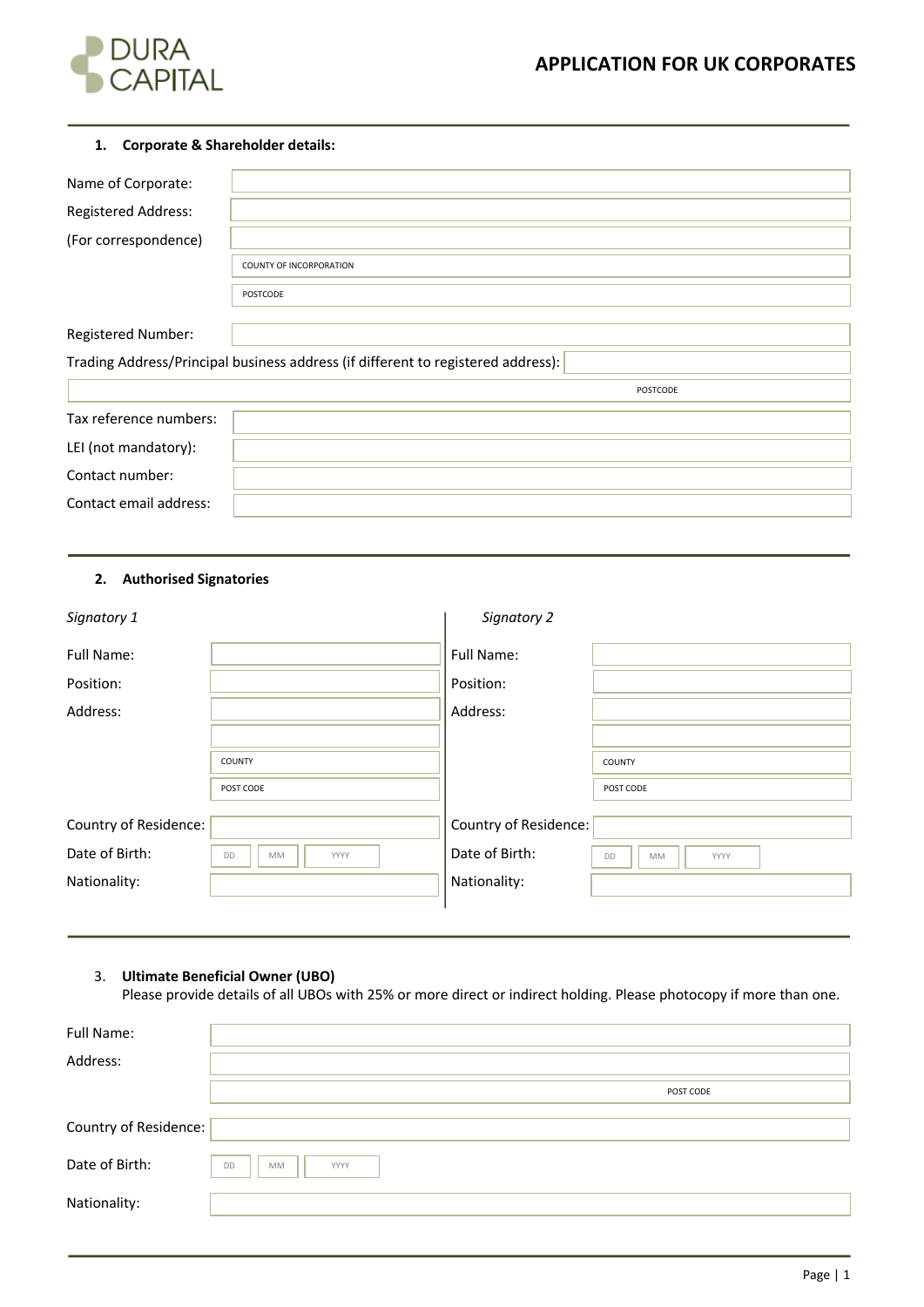

## **4. Tax Status**

Dura Capital Limited is obliged by UK tax legislation to identify and report to HM Revenue and Customs personal information and account details relating to clients who are resident for tax purposes in certain countries (e.g. the USA). As part of this we may ask you for additional information and/or documentation from time to time relating to the tax status of:

- a) the company;
- b) anyone who owns 20% or more of the company, or who has 20% or more of the voting rights in the company;
- c) where the company is owned by another organisation, any individuals who are the ultimate beneficial owners of the company;
- d) anyone who controls the business decisions of the company, e.g. directors.
- e) List all countries where the company is resident for tax purposes. This usually means the country/countries where you have an obligation to pay taxes or file tax returns. Please also provide the company's associated Tax Identification Number (TIN). A TIN is the tax reference number issued to you by the tax office in the country where you are resident for tax purposes. Where a country does not issue a TIN, please provide an equivalent number for example, a business or company registration number or other similar form of identification.

| Country: | TIN:       |  |
|----------|------------|--|
| Country: | TIN        |  |
| Country: | <b>TIN</b> |  |
| Country: | <b>TIN</b> |  |

Is the company resident for tax purposes in any country/countries other than those stated above? Yes  $\Box$  No

If yes, please photocopy this page and provide details.

Does the company have a Global Intermediary Identification Number (GIIN) issued by the US Inland Revenue Service?  $Yes$  No

If it does, please provide the GIIN:

#### **5. FSCS information**

Are any of the ultimate beneficial owner(s) of and who are investing in this Plan (please tick):

- $\triangleright$  Natural person: A human being, as opposed to an artificial or legal person like a company.
- $\triangleright$  Medium-sized enterprise: Made up of enterprises which employ few than 250 persons and which have an annual turnover not exceeding EUR 50 million, and/or an annual balance sheet no exceeding EUR 43 million.
- <sup>Ø</sup> Small Enterprise: An enterprise which employs fewer than 50 persons and whose annual turnover and/or annual balance sheet total does not exceed EUR 10 million.
- $\triangleright$  Microenterprise: An enterprise which employs fewer than 10 persons and whose annual turnover and/or annual balance sheet total does not exceed EUR 2 million.

## **6. Payment Details**

All redemptions will be transmitted to the following bank/building society account. Payments can only be made into an account with a bank of building society within the UK Clearing system.

| Bank / Building Society Name: |                                            |
|-------------------------------|--------------------------------------------|
| <b>Account Holder Name:</b>   |                                            |
|                               | Account Number:<br>Sort Code:              |
|                               | Building Society Reference or Roll Number: |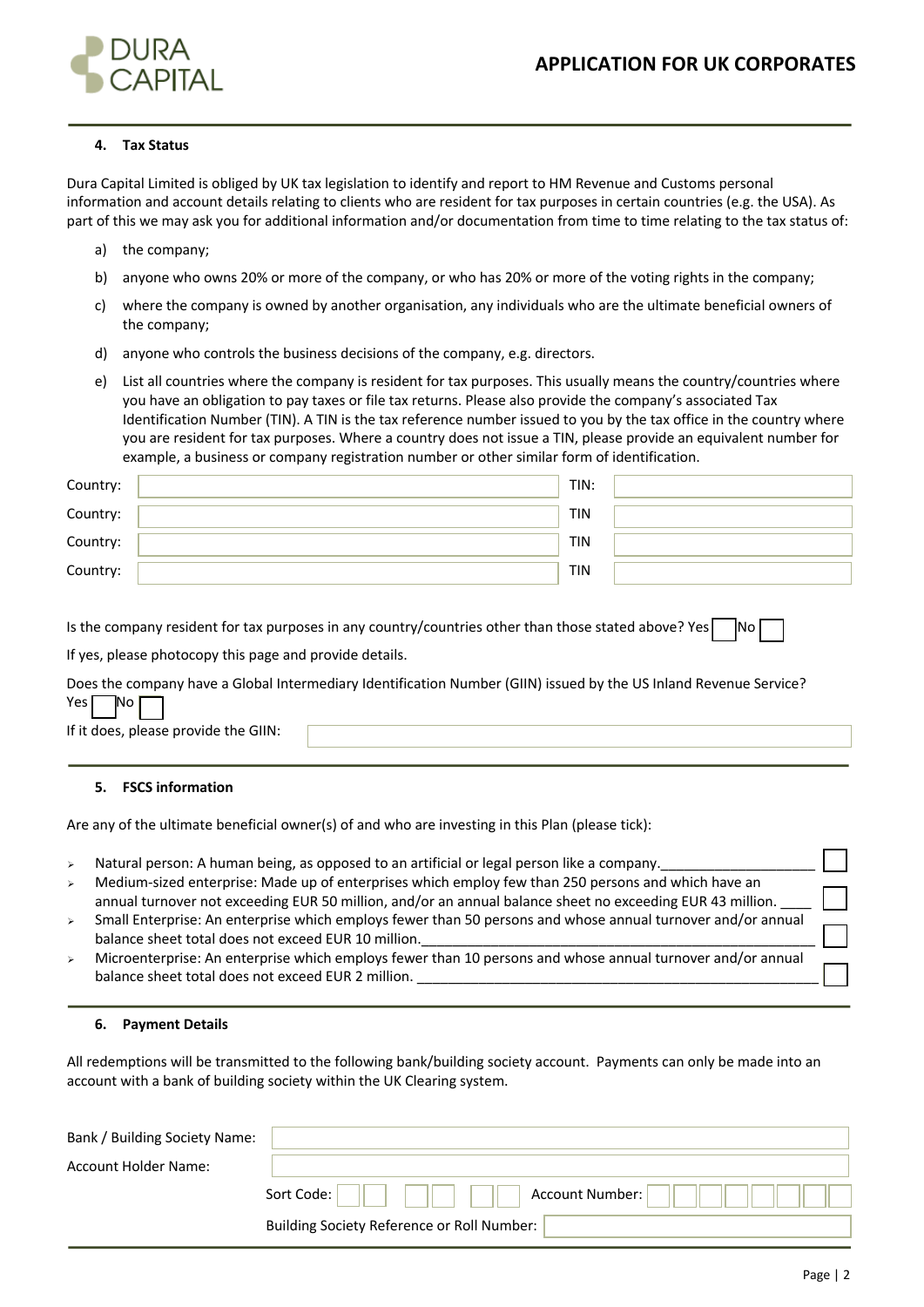

## **7. Investment Details** (Minimum £3,000.00)

| <b>Product Name</b> | Amount $(f)^*$ | <b>Adviser Fee</b><br>$(E \text{ or } \%)$ | Adviser Fee has been settled<br>Directly with Customer (circle) |
|---------------------|----------------|--------------------------------------------|-----------------------------------------------------------------|
|                     |                |                                            | YES <sub>O</sub> NOO                                            |

### **\*Investment amount must be in whole pounds.**

Please submit the above investment amount by bank transfer to the details below:

| <b>Bank Name:</b>                     | <b>HSBC Bank</b>                              |
|---------------------------------------|-----------------------------------------------|
| <b>Account Name:</b>                  | Dura Capital Client Money Holding Account     |
| Sort Code:                            | $40 - 02 - 50$                                |
| <b>Account Number:</b>                | 71426273                                      |
| IBAN:                                 | GB85MIDL40025071426273                        |
| <b>Payment Reference (MANDATORY):</b> | Please use your Legal Entity Identifier (LEI) |

#### **8. Source of Funds – what has created / is generating the funds being used to open this plan?**

| <b>Accumulated Savings</b> | Pension Lump Sum              | Employment related (e.g. Bonus) | <b>Property Sale</b> |
|----------------------------|-------------------------------|---------------------------------|----------------------|
| Inheritance                | Reinvestment of matured funds | Transfer from another provider  |                      |
| Other (please state):      |                               |                                 |                      |

#### **9. Data Protection – uses of your data**

Dura Capital Limited is committed to processing your data in accordance with the Data Protection Act 1998. We may use your personal data to provide you with services you request from us, manage your accounts, make decisions, detect and prevent fraud, for analysis and assessment, and to ensure that we comply with legal and regulatory requirements. For further details of how Dura Capital Limited uses your information, please read our Data Protection Statement on our website www.duracapital.co.uk or ask for a printed copy.



I/We do not wish to receive marketing information by post and telephone.

By signing this form you agree that we can use and disclose your information in the ways described in our Data Protection Statement, as amended or updated from time to time.

#### **10. Declaration**

I/We, the Company, declare that I/we are authorised on behalf of the Investor, to give all types of instructions relating to this investment.

- > I/We confirm that the information given on this application at the date of signing is true, complete and correct to the best of our knowledge and belief.
- I/We declare that I/we understand the Plan brochure, including the Plan Risks and accept the Terms and Conditions and agree to be bound by the Terms and Conditions under which our plan will be managed.
- $\triangleright$  I/We acknowledge that in order to comply with its obligations under UK tax legislation, Dura Capital Limited may request me/us to provide additional information and/or documentation related to the tax status of my/our organisation and any trustee, settlor, protector or beneficiary. I/We agree to comply at all times with such a request from Dura Capital Limited within the time specified by Dura Capital Limited in its request.
- Ø I/We agree to advise Dura Capital Limited within 30 days in writing of any changes in the information contained in this Application Form, including any changes to the Company. I/We agree to provide evidence of the change if I am/we are asked to.
- In accordance with the tax requirements applicable in the country/countries in which I am /we are resident for tax purposes, I/we have established where each Investor is resident for tax purposes, and I/we have complied or will comply with all relevant reporting requirements in respect of that Investor.
- $\triangleright$  I/We confirm that I/we have the full power to invest in the Plans and have taken all action necessary to authorise the completion of this application and the person(s) signing this Application Form have full power, consents and authority to do so on our behalf.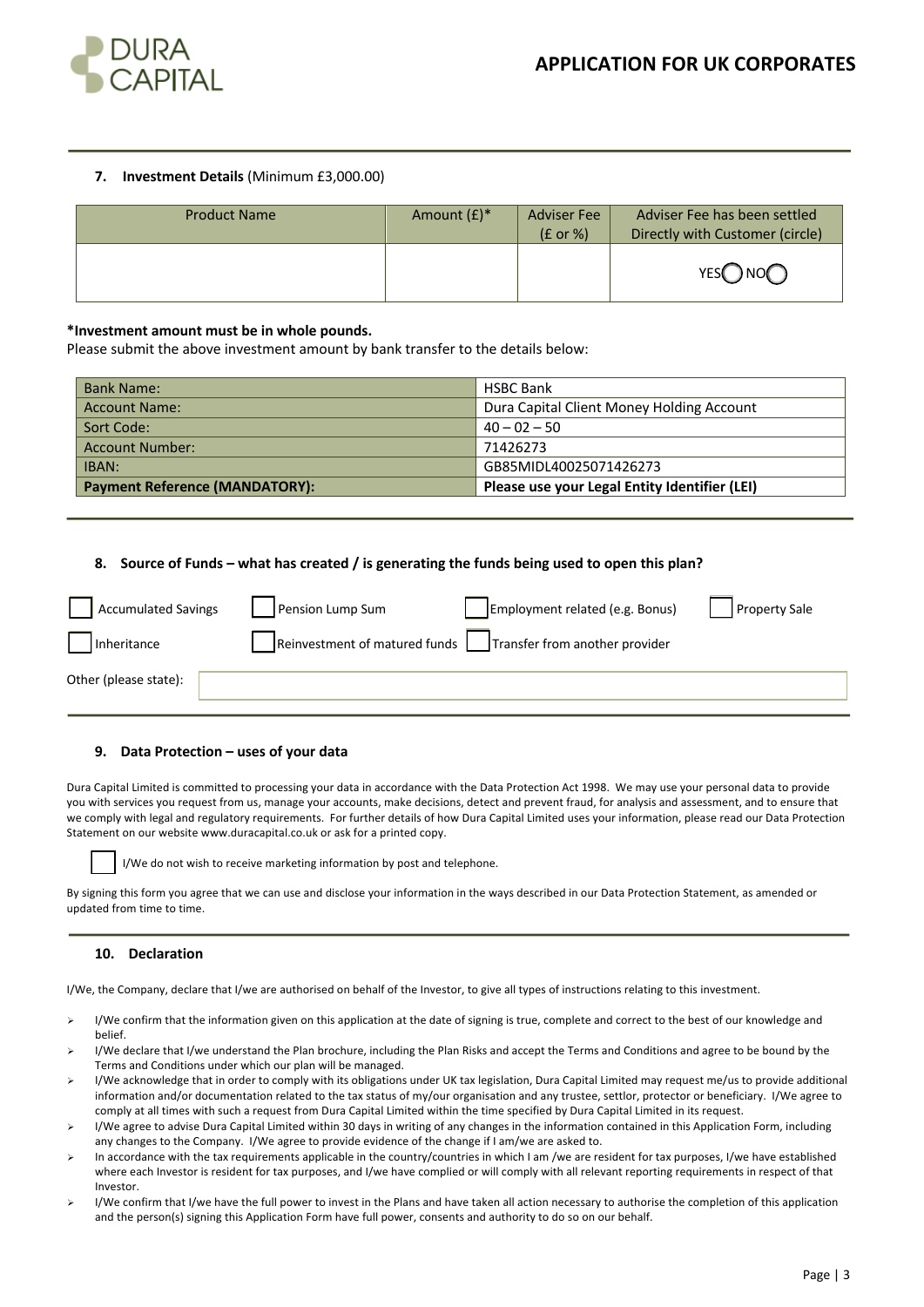

# **APPLICATION FOR UK CORPORATES**

- Ø I/We are not acting on behalf of a resident of the United States or a U.S. Person (as defined under the Internal Revenue Code of 1986, as amended) and I/we will not assist any person who is resident in the United States or a U.S. Person to acquire an interest in the Trust/Bond. I/We agree to inform you immediately should I/we believe anyone connected with the trust becomes a resident of the United States or a U.S. Person.
- Ø I/We are not acting on behalf of a person who is in the United States or who is a U.S. Person (as defined in Regulation S under the U.S. Securities Act of 1933, as amended).
- Ø I/We authorise Dura Capital Limited to hold the subscriptions, Plan Investments, interest and any other rights or proceeds in connection with our investments and any other cash and upon our request to transfer or pay to the Company any investments, interest, rights or other proceeds in connection with such investments.
- I/We accept that the Plan Manager will only provide an annual statement on the value of the Plan.
- I/We confirm that I/we have read and understood the Key Information Document and Plan Brochure(s), including Plan risks and selling restrictions, and the Terms and Conditions under which your Plan will be managed.

#### **Notes:**

- 1. Money Laundering Regulations (as amended): Under the regulations there is a legal requirement to prove the identity of people who wish to make an investment. In order to comply with these regulations, we require the Verification of Identify Section of this form to be completed.
- 2. Your Plan is designed to be held without change until it matures. The interim value of the underlying investment of the Plan does not directly impact on the benefits generated. The capital return from the Plan depends on the level of the Index/Indices at maturity and its/their performance throughout the Plan Term, which can be obtained from us or from public sources. We will send you Plan Statements once a year with information on how your Plan is progressing.
- 3. Capitalised terms unless otherwise defined, have the meanings given to them in the Terms and Conditions within the Plan brochure.

# **11. Your signature** (please copy sheet for additional Signatories)

| <b>Authorised Signatory</b> | Date: $\frac{1}{\sqrt{1-\frac{1}{2}}}\left( \frac{1}{\sqrt{1-\frac{1}{2}}}\right)$         |  |
|-----------------------------|--------------------------------------------------------------------------------------------|--|
| <b>Full Name:</b>           |                                                                                            |  |
| Capacity                    |                                                                                            |  |
|                             |                                                                                            |  |
| <b>Authorised Signatory</b> | Date: $\frac{1}{\sqrt{1-\frac{1}{2}}}\left\vert \frac{1}{\sqrt{1-\frac{1}{2}}}\right\vert$ |  |
| <b>Full Name:</b>           |                                                                                            |  |
| Capacity                    |                                                                                            |  |

# **PLEASE PROVIDE AN UP TO DATE LIST OF AUTHORISED SIGNATORIES (INCLUDING SAMPLE SIGNATURES) WHEN YOU SUBMIT THIS APPLICATION**